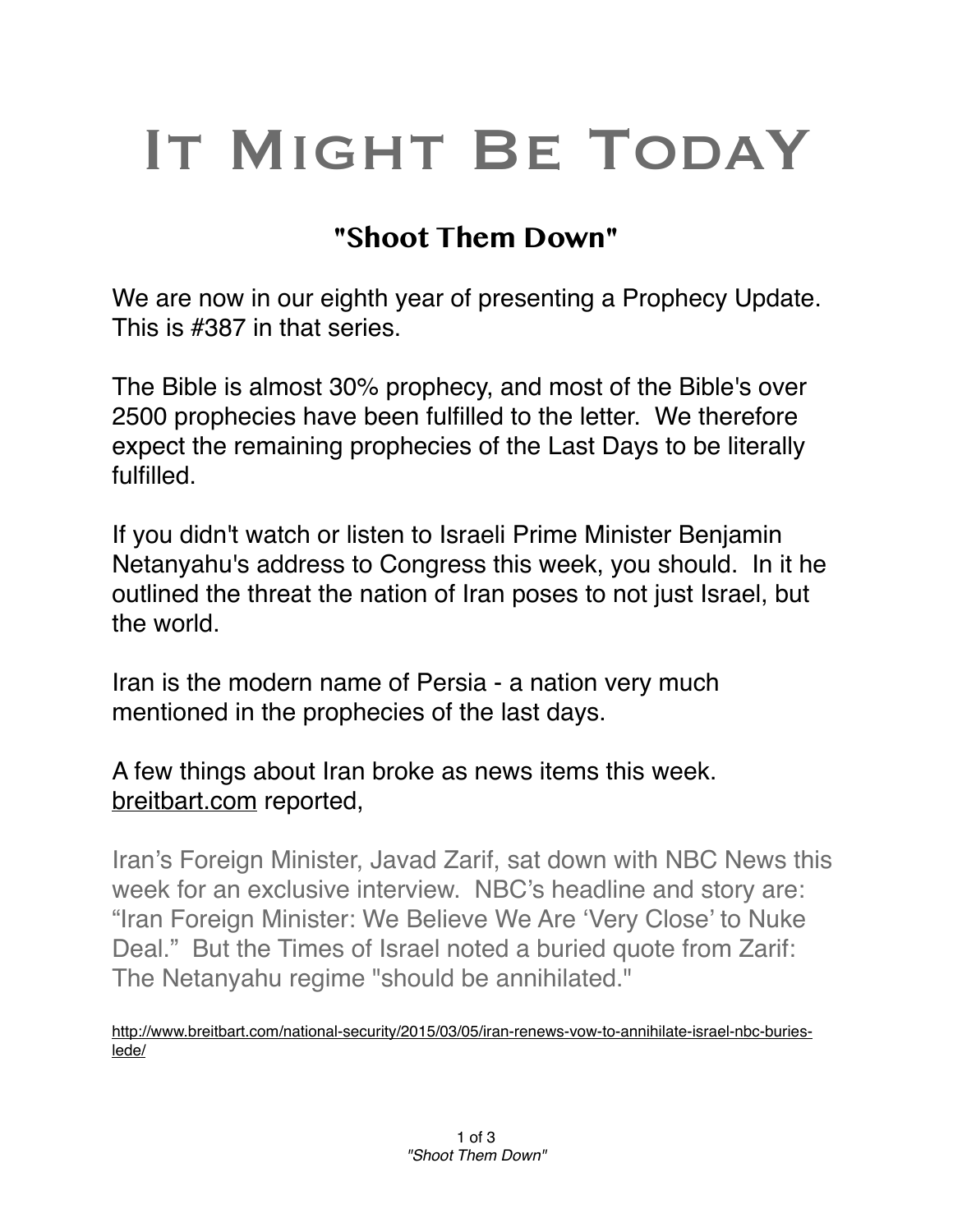[yahoonews.com](http://yahoonews.com) reported, "Iranian President Hassan Rouhani on Wednesday said Israel creates the "greatest danger" in the region, after Israeli Prime Minister Benjamin Netanyahu warned against a nuclear Iran."

*The Jerusalem Post* reported, "Iranian Supreme Leader Ayatollah Ali Khamenei has claimed that heightened anti-Israel sentiments across the globe serve as a sign of "divine help" in the Islamic Republic's fight against its arch enemy.

"Increasing global hatred of #Israel is a sign of divine help," he wrote late Monday on Twitter.

Meanwhile "Iran's Supreme Leader Ayatollah Ali Khamenei is currently hospitalized in serious condition at a hospital in Tehran, according to unofficial reports.

Khamenei is suffering from prostate cancer that has reportedly spread to the rest of his body."

Doctors estimate he has less than two years to live.

http://www.jpost.com/Middle-East/Speculation-over-successor-after-doctors-reportedly-say-Irans-Khamenei-has-two-years-left-to-live-393007

## Without a doubt, however, the most disturbing story of the week was summarized by *Canada Free Press* when they wrote,

President Obama said he would shoot down Israeli jets if they launched an attack on Iran's nuclear facilities regarding an operation planned by Netanyahu back in 2014. It is being reported that after Obama verbalized the threat to commit an act of war against Israel, Prime Minister Benjamin Netanyahu was forced to abort the planned Iran attack.